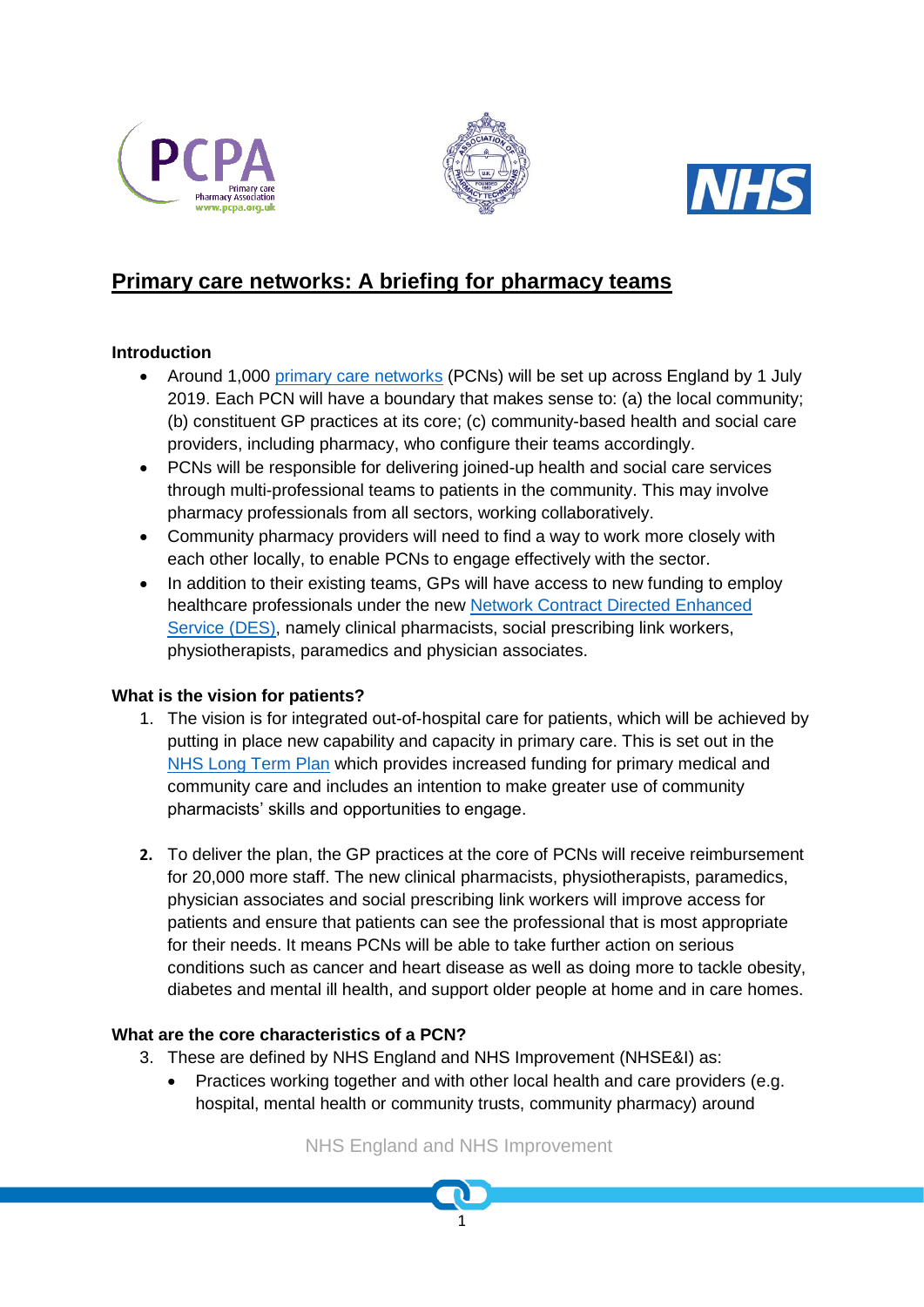natural local communities that geographically make sense, to provide coordinated care through integrated teams. GP practices will be at the heart of a PCN, but PCNs are more than a collection of practices.

- Typically, a defined patient population of at least 30,000 to 50,000.
- Providing care in different ways to match different people's needs, including joined up care for those with complex conditions.
- Focusing on prevention of illness and personalised care, and supporting patients to make informed decisions about their care and look after their own health, by connecting them with the full range of statutory and voluntary services.
- Using data and technology to assess population health needs and health inequalities; deliver care; support clinical decision making; and monitor performance and variation.
- Making best use of collective resources across practices and other local health and care providers to allow greater resilience, more sustainable workload and access to a larger range of professional groups.

# **What are the contractual arrangements?**

- 4. For the purposes of the network contract, a PCN is defined as GP practice(s) (and other providers) serving an identified network area with a minimum population of 30,000 people.
- **5.** The network contract is held by GP practices as it is a variation to their core contract. It supports constituent practices to work collaboratively and the [network agreement](https://www.england.nhs.uk/publication/network-contract-directed-enhanced-service-network-agreement/) outlines how practice(s) and other partners work together, how funding is allocated and how services and workforce are shared.
- 6. The network contract starts from 1 July 2019. CCGs, working with local medical committees (LMCs), must ensure all patients are covered by a PCN in their area. Reimbursement via the Network Contract DES only applies to demonstrably additional posts, not existing capacity. Additional posts will be those over and above the baseline to be agreed between PCNs and CCGs for each of the workforce roles.

## **Who is involved in a PCN?**

- 7. General practice takes a leading role in PCNs and every PCN must have GP practices at its core, but the PCN concept is wider than general practice and incorporates a range of providers involved in delivering co-ordinated health and social care to patients. This may include community pharmacy, optometrists, dental providers, social care providers, voluntary sector organisations, community services providers and local government.
- 8. The network contract will be held by one or more GP practices and there is an expectation they will work collaboratively with others, dependent on the needs of the local population. To support this, the network contract will be amended from 2020/21 to include collaboration with non-GP providers as a requirement. The network agreement will support the delivery of the individual and collective responsibilities of the network contract and support the ways in which general practices and local primary and community health care providers agree to work together to deliver more integrated services to their populations.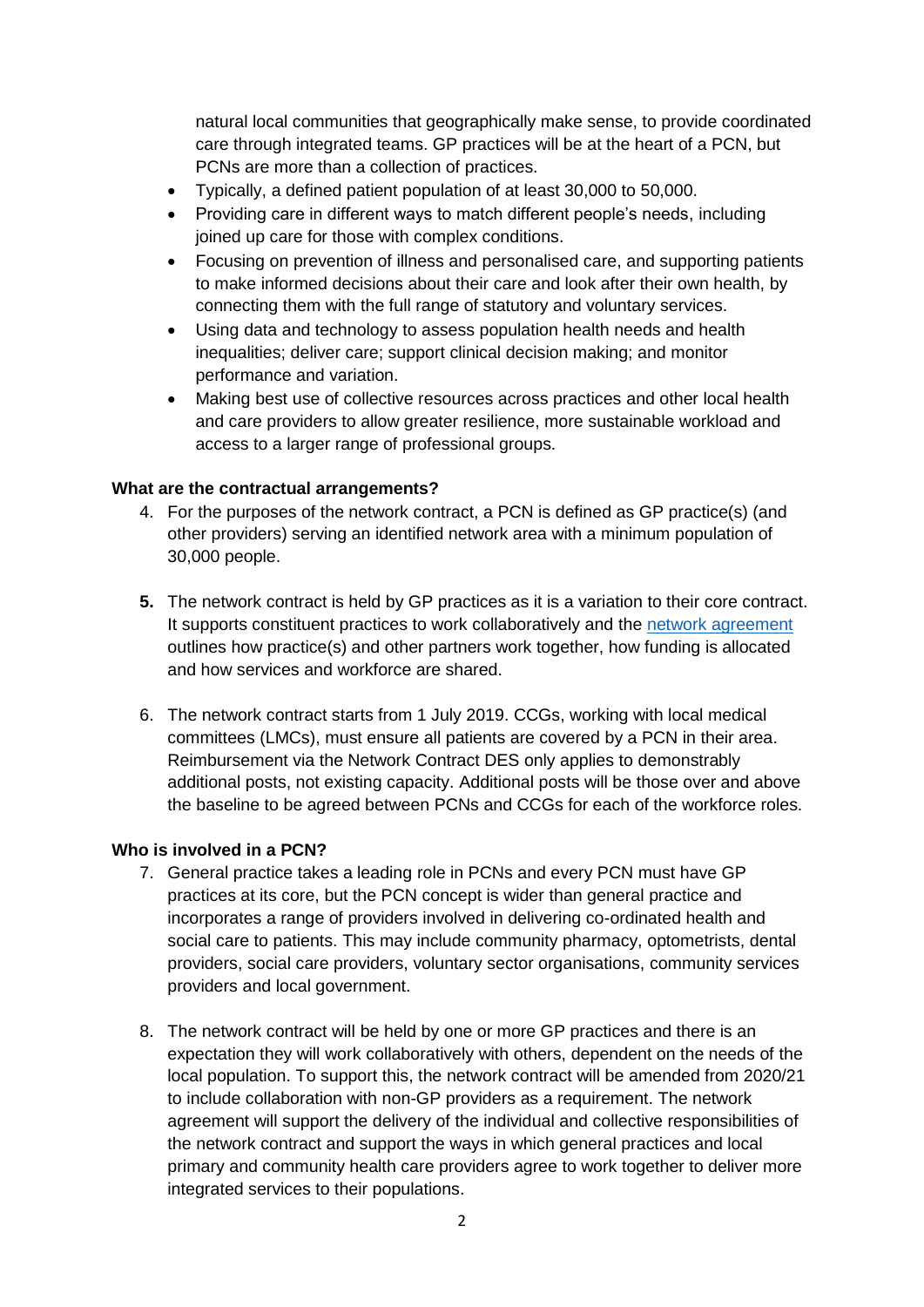# **What will PCNs do?**

- 9. Under the Network Contract DES, PCNs will deliver extended hours services as well as NHS Long Term Plan commitments set out in seven new network service requirements. Five start from April 2020: Structured medications review and optimisation; enhanced health in care homes; anticipatory care (with community services); personalised care; and supporting early cancer diagnosis. Two more start from April 2021: cardiovascular disease diagnosis and prevention; and locally agreed action to tackle inequalities.
- 10. Service requirements will be co-designed and finalised as part of the GP contract negotiations during 2019/20. Many will include direct involvement of clinical pharmacists and collaboration with providers, including community services and community pharmacy, to deliver. The service requirements will be developed over time to improve the services provided by the PCN and align with the increase in participation by PCN members other than GPs.

## **What is the role of the clinical director?**

11. The network contract requires that every PCN must have a named, accountable clinical director, who must be a practising clinician but does not have to be a doctor, and who is responsible for providing leadership to the PCN and supporting delivery of network services.

## **What will clinical pharmacy in PCNs look like?**

- 12. Numbers of clinical pharmacists will be expanded and, by 2023/24, a typical PCN of 50,000 patients could choose to have its own team of approximately six whole-timeequivalent (WTE) clinical pharmacists.
- 13. A dedicated team will make it possible to create varied and tailored roles, which will be primarily patient facing and clinical in nature:
	- Undertaking structured medication reviews
	- Improving medicines optimisation and safety
	- Improving antimicrobial stewardship
	- Supporting care homes
	- Running practice clinics
	- Linking in with pharmacist colleagues in other sectors.
- 14. Teams of clinical pharmacists will be supervised by a senior clinical pharmacist, and through this model it will be easier to support pharmacist professional and career development at a network rather than practice level.
- 15. Clinical pharmacists in PCNs will be working in a consistent way across the country; and all will complete the 18-month additional training requirement. The role will operate at the level of a PCN, as part of a multidisciplinary team, and pharmacists will see patients wherever it makes sense. It may be in a patient's own home or in a care home or GP surgery. It will involve working as part of a multi-professional team and will provide a focal point for collaborative working across the different pharmacy providers including hospital, mental health and community pharmacy.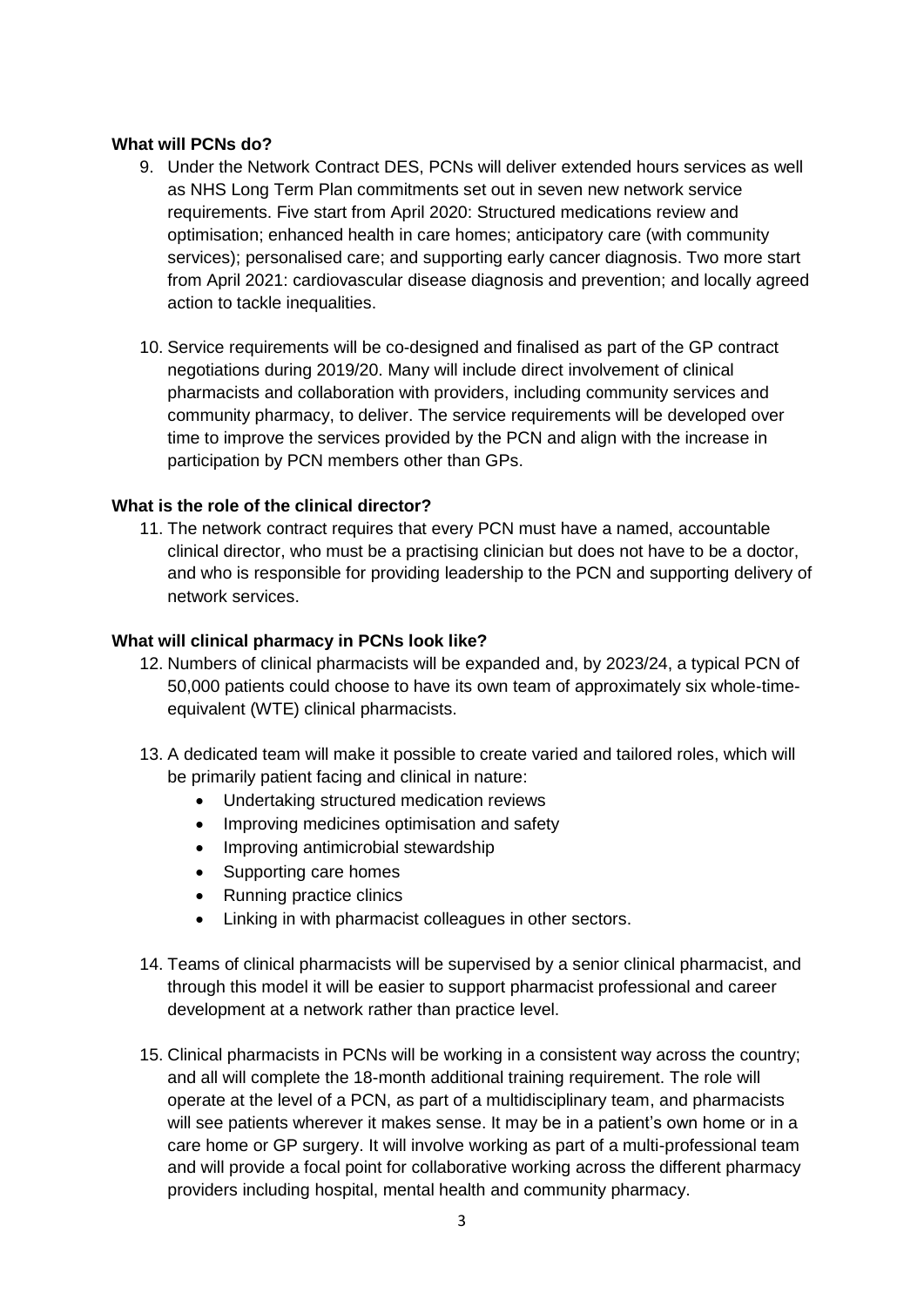- 16. As community pharmacy focuses more on its clinical role of managing the minor illness aspects of urgent care; helping to improve safety, outcomes and value from medicines; and supporting patients to prevent ill health, it will need to have strong links with PCN clinical pharmacists. It is also likely that some community pharmacists could be recruited to work in PCN clinical pharmacist roles, for which they would also need to do the additional 18-month training, and which would not involve dispensing. Under the GP contract arrangements, community pharmacy providers could offer suitably qualified clinical pharmacists to PCNs as a service separately to their work under the community pharmacy contractual framework, ensuring any conflicts of interest are managed appropriately. Community pharmacy will also signpost and refer to the social prescribing link worker, and other clinical professionals in the PCN.
- 17. Integration across the system means that PCNs will have access to specialist advice from hospital and mental health pharmacists who will extend their practice into primary care, including providing consultant pharmacist support. For instance, when reviewing a patient with learning disability who is taking a powerful antipsychotic medicine that is no longer needed, the clinical pharmacist will be able to access specialist colleagues.

#### **What will the arrangements be for existing clinical pharmacists?**

- 18. The Clinical Pharmacists in General Practice Scheme is closed and NHSE&I has published a briefing on [clinical pharmacists and the GP network contract](https://www.england.nhs.uk/gp/gpfv/investment/gp-contract/briefing-on-clinical-pharmacists-and-the-network-contract-des/) which outlines what it means for those still completing the Clinical Pharmacist in General Practice and Medicines Optimisation in Care Homes (MOCH) schemes.
- 19. Practices can transfer existing clinical pharmacists on the NHS England national schemes from 1July 2019 but staff must transfer by 30 September 2019 and be a network resource (those recruited with a signed contract of employment during April do not have to be transitioned by September). The MOCH scheme will come to end on 31 March 2020.

## **What is the role of CCG medicines management teams in supporting the PCNs?**

20. CCGs retain responsibility for the primary care prescribing budget and so it is important that PCNs are aware of the prescribing activity and costs for their population. Medicines management teams will have the expertise and knowledge to support efficient prescribing and to help the new multidisciplinary workforce deliver medicines optimisation for patients. Across an ICS, CCG pharmacy teams will work closely with the PCN pharmacists to lead on population health and maximise the care pharmacy can offer patients.

#### **What skills and training do PCN clinical pharmacists need?**

- 21. The following key principles from the original schemes will be rolled over into the network contract:
	- The posts are clinical and person-facing in nature.
	- Pharmacists will undertake structured medication reviews to help people get the best outcomes from their medicines.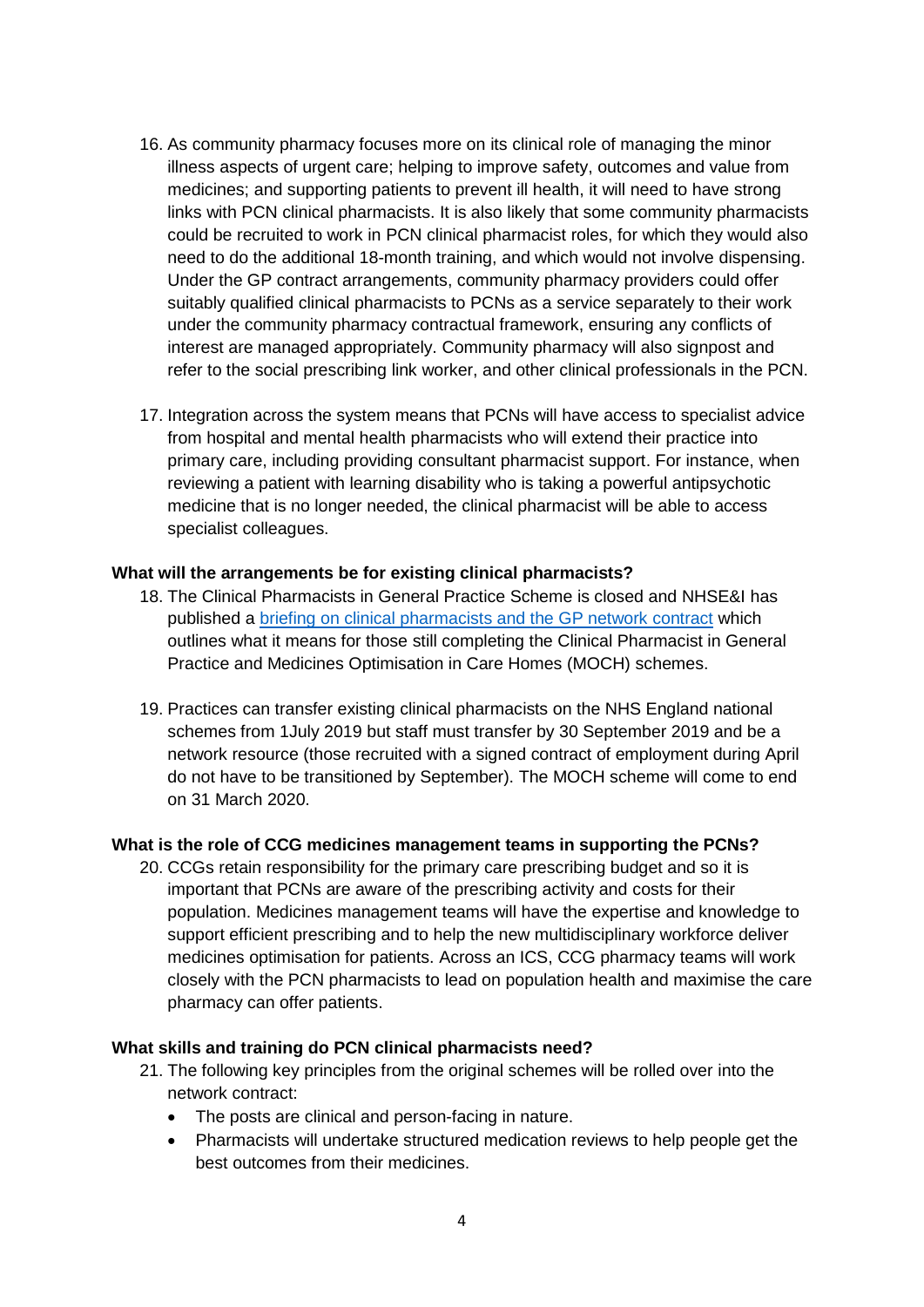- Pharmacists will be advocates of medicines optimisation and safety and support their PCNs to have safer prescribing systems, identify high risk people and embed principles of shared decision-making.
- All pharmacists will receive support and supervision to allow them to do the job safely and confidently.
- 22. Clinical pharmacists employed through the network contract funding will either be already undertaking, need to enrol in or have qualified from an accredited training pathway that equips the pharmacist to be able to practise and prescribe safely and effectively as part of the PCN multidisciplinary team. NHSE&I and Health Education England (HEE) have arranged a new Primary Care Pharmacy Education Programme to allow all clinical pharmacists in PCNs to access and complete an accredited training pathway if required.
- 23. All appointed will undergo a robust learning needs assessment with their education supervisor to plan their 18-month development. While some will have done other qualifications, this content may not align fully with the outcomes required of a PCN pharmacist, so it could be expected they would need further training. This is most likely in areas of acute illness, clinical examination and assessment, general practice systems and orientation, specific priority areas such as learning disability and antimicrobial resistance, and long-term condition management in primary care. There will be no need to repeat education but the NHS will need to be assured, e.g. a person who gained a prescribing qualification some time ago, but has never prescribed, would be expected to revisit this learning (not the qualification) and develop a plan and portfolio to build these skills. Learning and development will be undertaken in the workplace as well as through courses.

## **How will the NHS fill the new pharmacy roles?**

- 24. NHSE&I is working with HEE to explore workforce demand and supply modelling, and to develop a new NHS People Plan which ensures the NHS has the right people to fulfil the roles needed to deliver the [NHS Long Term Plan.](https://www.longtermplan.nhs.uk/publication/nhs-long-term-plan/) An [Interim NHS People](https://www.longtermplan.nhs.uk/publication/interim-nhs-people-plan/)  [Plan,](https://www.longtermplan.nhs.uk/publication/interim-nhs-people-plan/) which sets out the vision, was published in June 2019; and the full People Plan is due in Autumn 2019. The interim plan includes a summary about [The Future](https://www.longtermplan.nhs.uk/wp-content/uploads/2019/06/ipp-p-future-workforce.pdf)  [Pharmacy Workforce.](https://www.longtermplan.nhs.uk/wp-content/uploads/2019/06/ipp-p-future-workforce.pdf)
- 25. The challenge for the pharmacy workforce is ensuring sustainability and consistency across the country, whilst ensuring workforce supply and development, so the NHS has pharmacists and pharmacy technicians where they are needed with the right skills and support. This means the NHS needs a model of education and training that delivers the right pharmacy workforce; one that can adapt to the complex health and care system and respond to technological and data advances and changing patient needs.
- 26. HEE has carried out a review of the current model of education and training for the pharmacy workforce and its Advancing Pharmacy Education and Training Report will include a range of recommendations based on an analysis of existing evidence and reflecting best practice across the career stages.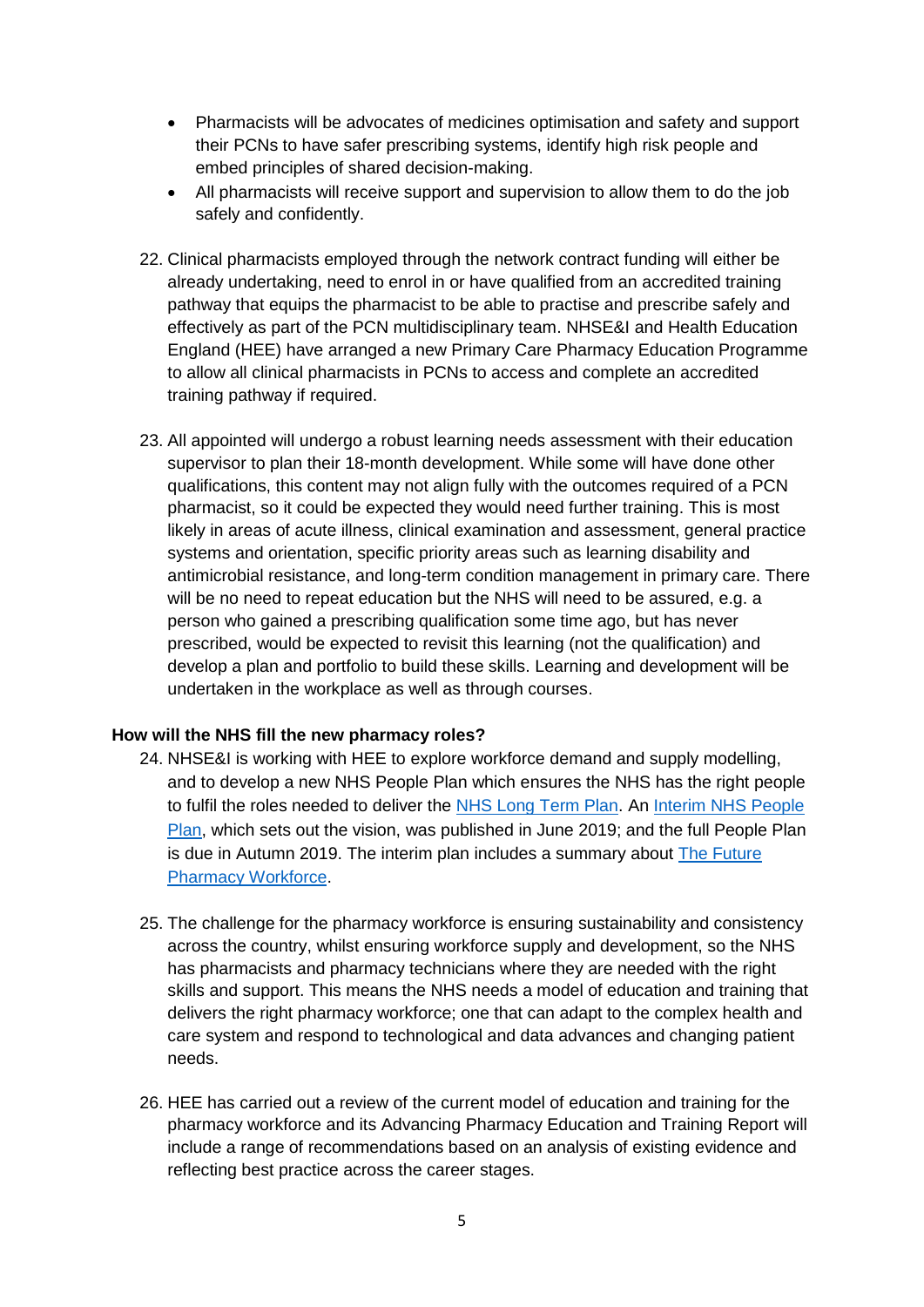27. NHSE&I will develop a system wide board to oversee the delivery of the pharmacy workforce plans, to enable a focus on the key activities, and ensure engagement with stakeholders. Consistent delivery of these goals throughout the NHS will require clinical and professional leadership across the health and care system. Appointment of senior and experienced NHS pharmacists as clinical directors of pharmacy and medicines in each ICS is likely to be an important part of the clinical and professional leadership system and NHSE&I will pilot and evaluate these roles to develop a sustainable approach. These important roles will then be responsible for overseeing NHS-funded pharmacy services, enhancing medicines optimisation and value, and overseeing the development and deployment of clinical pharmacy staff.

#### **How does indemnity apply?**

28. If pharmacy professionals deliver primary medical services directly to patients then this will be covered under the new arrangements for indemnity that came into effect from 1 April 2019.

# **Can hospital pharmacists working for acute, mental health or community trusts provide services into PCNs?**

29. NHS trusts are already providing clinical pharmacy services under both the Clinical Pharmacists in General Practice and MOCH schemes. The PCN model allows secondary care pharmacists to work across primary and secondary care, which will encourage a system wide approach to pharmacy service provision. Under a contract with a PCN, an NHS trust could recruit additional pharmacists and fully or partially deploy them into primary care – with the reimbursement via the Network Contract DES being only for the time the clinical pharmacist works for the PCN.

#### **What should pharmacy do to engage with PCNs?**

- 30. The expectation is that PCNs will work collaboratively with others, dependent on the needs of the local population. In many areas these relationships already exist, in others PCNs are currently developing and engagement with pharmacy is likely to take place from July 2019 onwards.
- 31. Pharmacy will need to engage with PCNs in a coherent way to discuss how they can work with the PCN and how this relationship could be reflected in the content of the network agreement and PCN governance structures. For community pharmacy this means working through the local pharmaceutical committee (LPC) which would work with the LMC to enable and facilitate community pharmacies to develop and negotiate a coherent offer. Community pharmacies will want, before engaging with PCNs, to have strengthened the collaboration between themselves; this will ensure the most productive discussions, focused around how all the providers in a PCN will contribute to improving patient care. Further details are available in the [Guidance for](https://www.england.nhs.uk/publication/guidance-for-lpcs-how-to-help-contractors-get-involved-with-primary-care-networks/)  Local Pharmaceutical Committees – [How to help contractors get involved with](https://www.england.nhs.uk/publication/guidance-for-lpcs-how-to-help-contractors-get-involved-with-primary-care-networks/)  [Primary Care Network.](https://www.england.nhs.uk/publication/guidance-for-lpcs-how-to-help-contractors-get-involved-with-primary-care-networks/)
- 32. Chief pharmacists in NHS trusts and CCGs should begin talking to CCG heads of primary care and PCN clinical directors, while clinical pharmacists who are transitioned into PCNs and new PCN clinical pharmacists are encouraged to work with other pharmacists in general practice and community pharmacy teams.